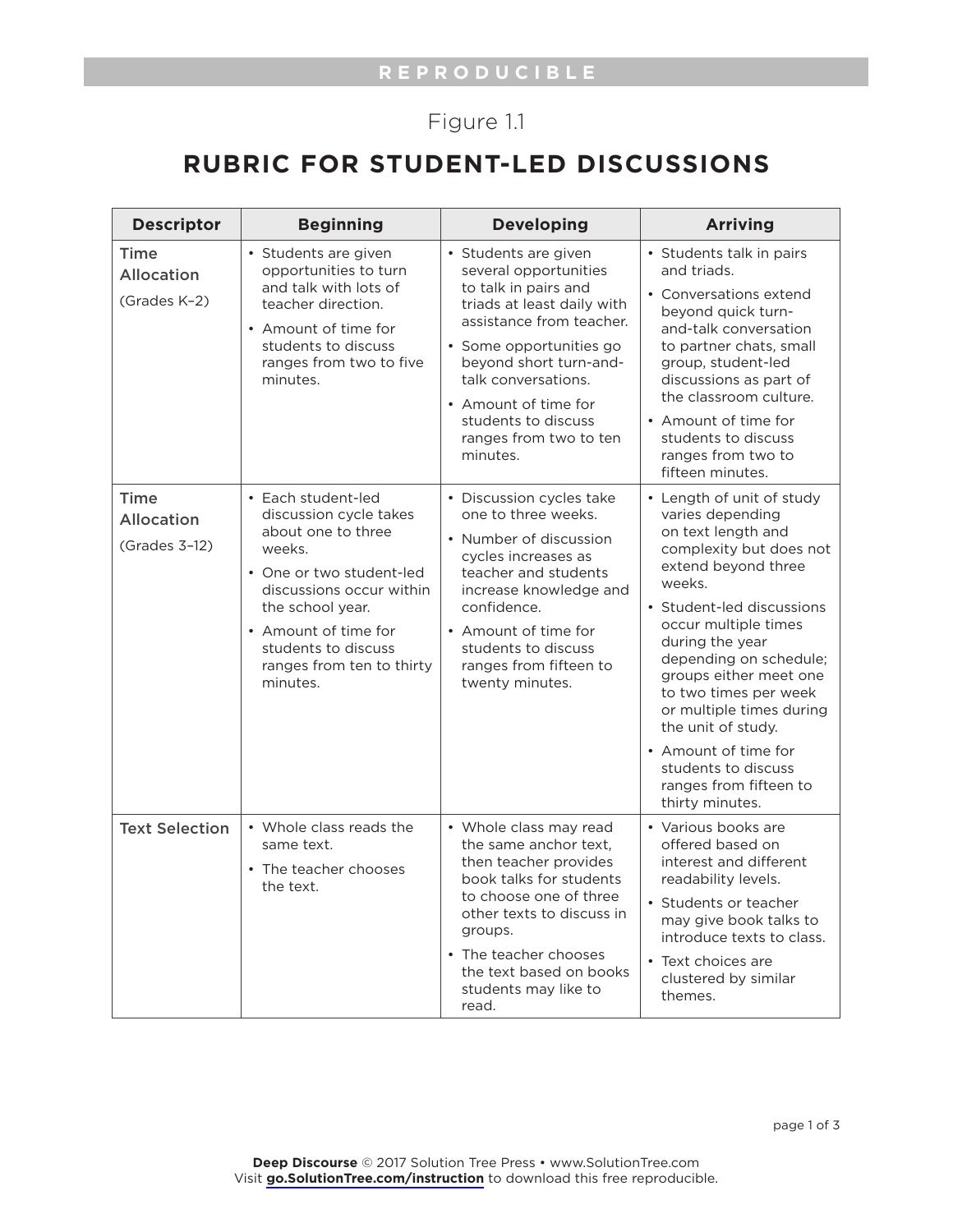## **REPRODUCIBLE**

| <b>Descriptor</b>                                   | <b>Beginning</b>                                                                                                                                                                                                                                                | <b>Developing</b>                                                                                                                                                                                                                                                                                                                                                                        | <b>Arriving</b>                                                                                                                                                                                                                                                                                                                                                             |
|-----------------------------------------------------|-----------------------------------------------------------------------------------------------------------------------------------------------------------------------------------------------------------------------------------------------------------------|------------------------------------------------------------------------------------------------------------------------------------------------------------------------------------------------------------------------------------------------------------------------------------------------------------------------------------------------------------------------------------------|-----------------------------------------------------------------------------------------------------------------------------------------------------------------------------------------------------------------------------------------------------------------------------------------------------------------------------------------------------------------------------|
| <b>Focus Lessons</b>                                | • Focus lesson is about<br>how groups should<br>function.<br>• Focus lessons are<br>randomly taught<br>without a planned scope<br>or sequence.                                                                                                                  | • Focus lessons include<br>mostly content and<br>minimal teaching of<br>communication skills.<br>• Focus lessons include<br>a clear sequence, but<br>scope lacks incremental<br>lessons building on<br>skills.                                                                                                                                                                           | • Focus lessons include<br>both content and<br>communication skills.<br>• Multiple focus lessons<br>are clustered to teach<br>specific skills growing<br>in complexity, aligned<br>to ELA standards and<br>delivered in consecutive<br>periods.                                                                                                                             |
| <b>Preparing for</b><br><b>Discussion</b>           | • Students read<br>independently or with<br>support.<br>• Teacher provides some<br>questions and the<br>initial prompt to get<br>discussion started.<br>• As students read, they<br>prepare two to three<br>questions for discussion.                           | • Students read<br>independently or with<br>support.<br>• As students read, they<br>inconsistently apply<br>strategies, take notes,<br>and prepare questions<br>relying on visual cues<br>posted in classroom.                                                                                                                                                                           | • Students read<br>independently or with<br>support.<br>• As students read, they<br>consistently apply<br>strategies, take notes,<br>and prepare questions<br>without relying on visual<br>cues.                                                                                                                                                                            |
| <b>Discussion</b>                                   | • Students take turns<br>speaking and rely on the<br>teacher's input to guide<br>their next steps.<br>• Students may be<br>assigned roles to better<br>understand the process.<br>• Conversations sometime<br>stall or go off-topic<br>without self-correcting. | • Group discussion flows<br>with an identified<br>student facilitator.<br>• Students assume<br>roles with inconsistent<br>effectiveness.<br>• Conversation flows and<br>strategies are applied<br>with inconsistent results.                                                                                                                                                             | • All group members<br>share in responsibility<br>for keeping the<br>discussion going.<br>• Group members change<br>roles based on need.<br>• Conversation flows and<br>strategies are applied<br>with fairly consistent<br>results.                                                                                                                                        |
| Written<br><b>Response and</b><br><b>Reflection</b> | • Little or no writing in<br>response to reading or<br>discussion is occurring.<br>• Writing tasks have not<br>been planned when<br>developing the lesson.<br>• Some students are<br>applying rituals and<br>routines for writing<br>tasks.                     | • Writing in response to<br>reading or discussion<br>occurs sporadically<br>or without purposeful<br>plans.<br>• Writing tasks are<br>randomly planned<br>without clearly aligning<br>to the focus lesson or<br>learning target.<br>• Rituals and routines<br>for the writing tasks<br>are beginning for most<br>students, but they<br>rely on the teacher for<br>prompts and direction. | • Writing in response to<br>reading or discussion<br>happens regularly.<br>• The teacher plans<br>writing tasks and the<br>tasks have a purpose<br>linked to a focus lesson<br>or learning target.<br>• Rituals and routines for<br>the writing tasks are<br>well established and<br>students are able to<br>assume responsibilities<br>with minimal teacher<br>assistance. |